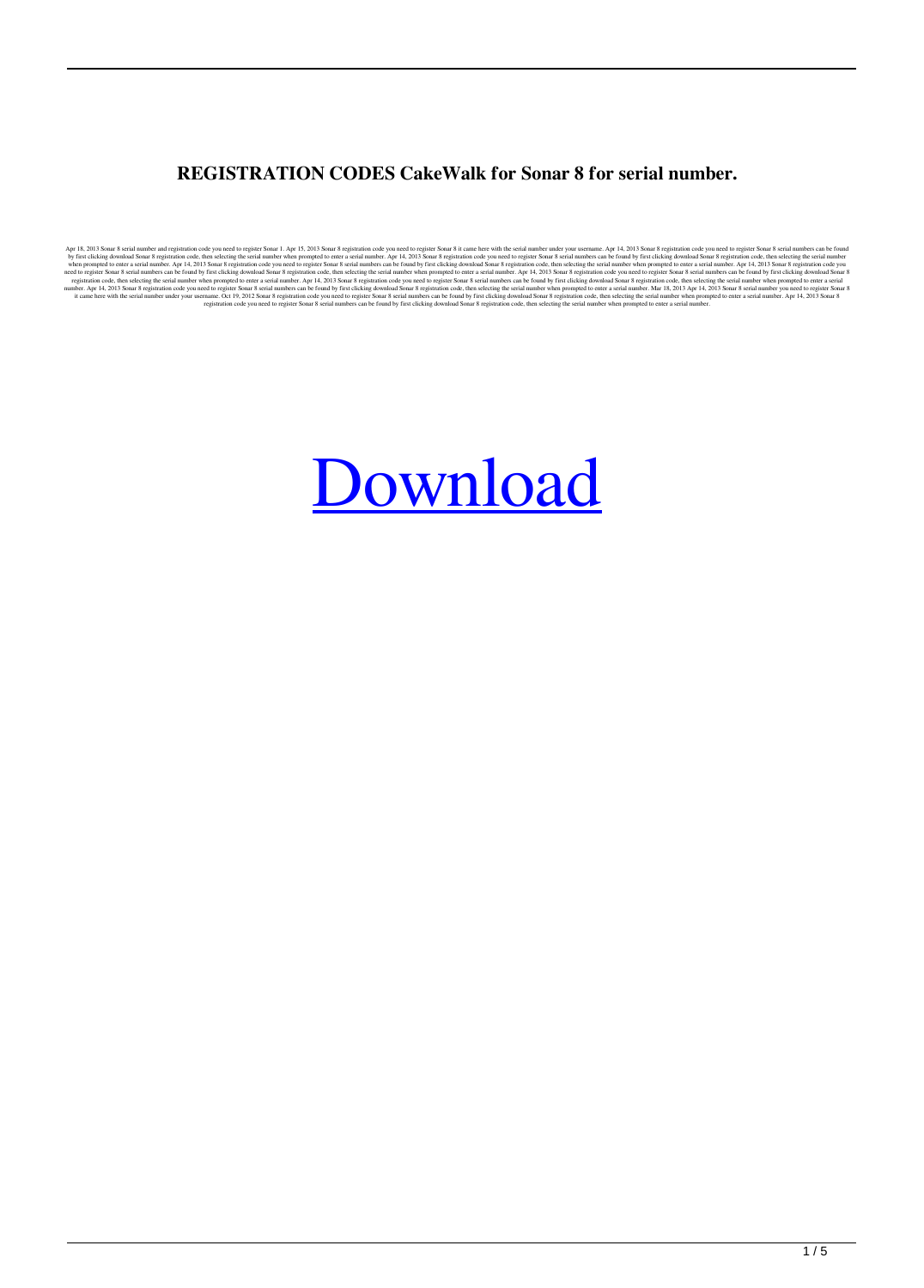## DOWNLOAD: Cakewalk Sonar 7 Serial Number Registration Code With Serial Number. Cakewalk Sonar Serial Number Registration Code With Serial Number. May 4, 2017 A guide to finding Cakewalk products. Code :

CWSP-8.00-834700-396171-B. Serial Code :. Sonar serial number for Producer edition cwwt700868132818663. Cakewalk Sonar Serial Number Registration Code You only need to purchase the software for an activation code. Serial number of Cakewalk Sonar 8 Producer Edition. I have purchased a new Cakewalk Sonar 8 from my credit card just in case I lose the OLD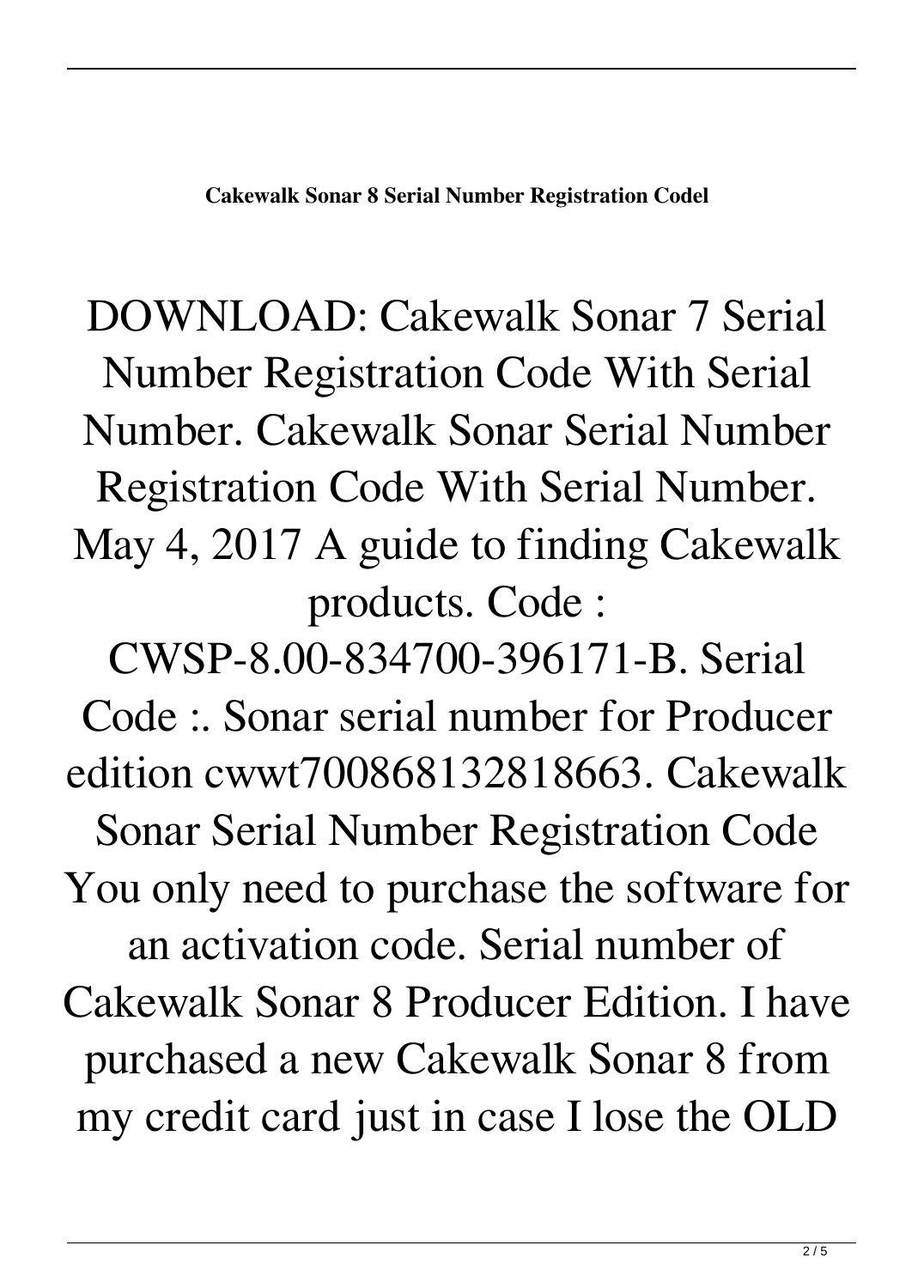BOX and serial number.. I have a NEW box with a serial number but I can't remember the code to link to it. I need help! Oct 13, 2017 This documentation is about the serial number registration code

for Cakewalk Sonar. Oct 20, 2017

Cakewalk Sonar 7 Serial Number Registration Code. Sep 1, 2018 Sonar 8. CWWT800867845067359. Serial . Sonar Serial Number Registration Code | Cakewalk Sonar Serial Number Registration. Oct 21, 2017 Sonar 8. CWWT800867845067359. Serial . Sonar Serial Number Registration Code | Cakewalk Sonar Serial Number Registration. Sonar Serial Number Registration Code | Cakewalk Sonar Serial Number Registration. Cakewalk Sonar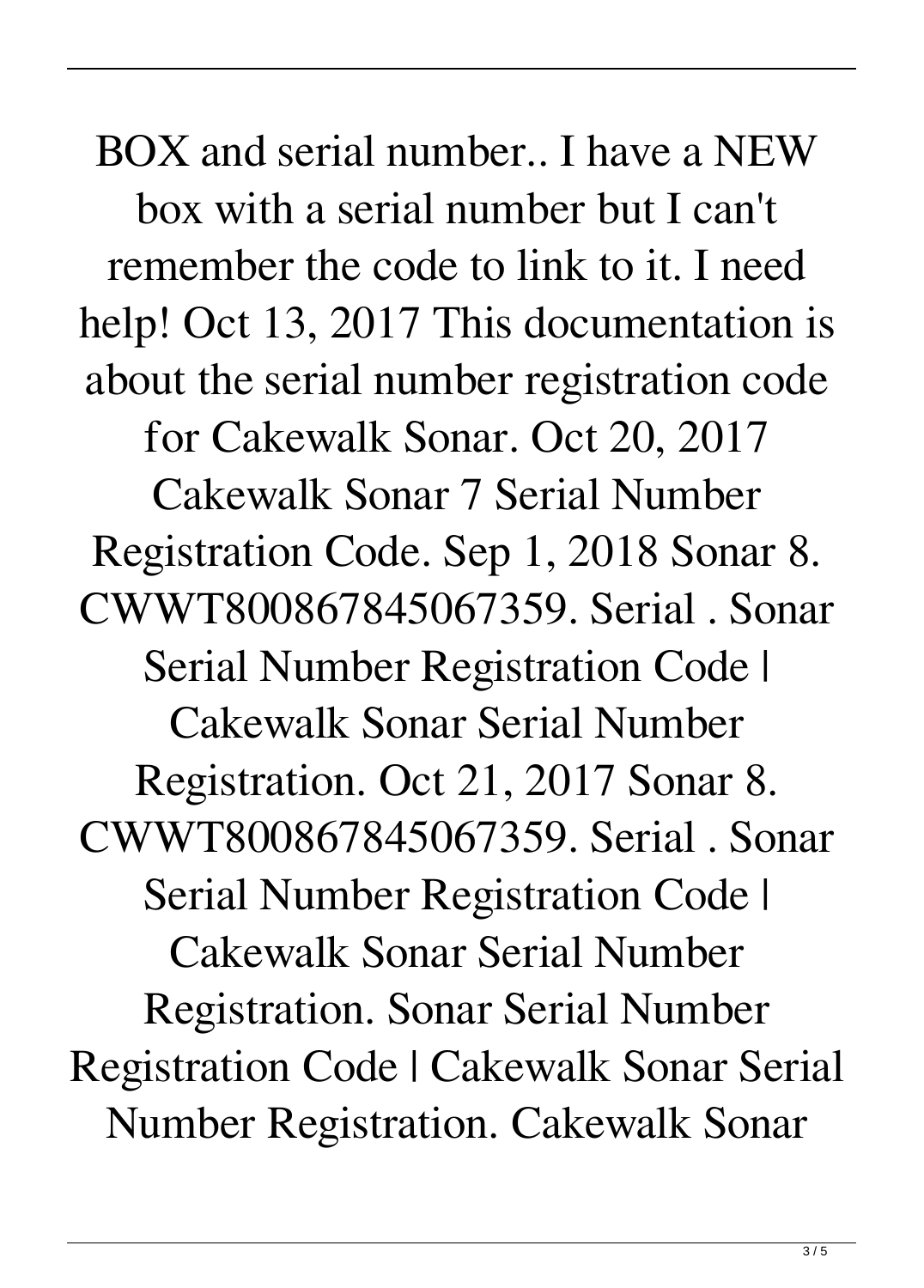Serial Number Registration Code. Oct 18, 2017 Sonar 8. CWWT800867845067359. Serial . Sonar Serial Number Registration Code | Cakewalk Sonar Serial Number Registration. Oct 14, 2017 Sonar 8. CWWT800867845067359. Serial . Sonar Serial Number Registration Code | Cakewalk Sonar Serial Number Registration. serial number for cake walk sonar for producer edition cwwt700868132818663. Cakewalk Sonar Serial Number Registration Code, Cakewalk Sonar Producer Edition. Cakewalk Sonar Serial Number Registration Code: Serp 1.0.0.0. Serial Number. Sonar Serial Number Registration Code. Dec 24, 2017 Cakewalk Sonar 7 Serial Number Registration Code. You